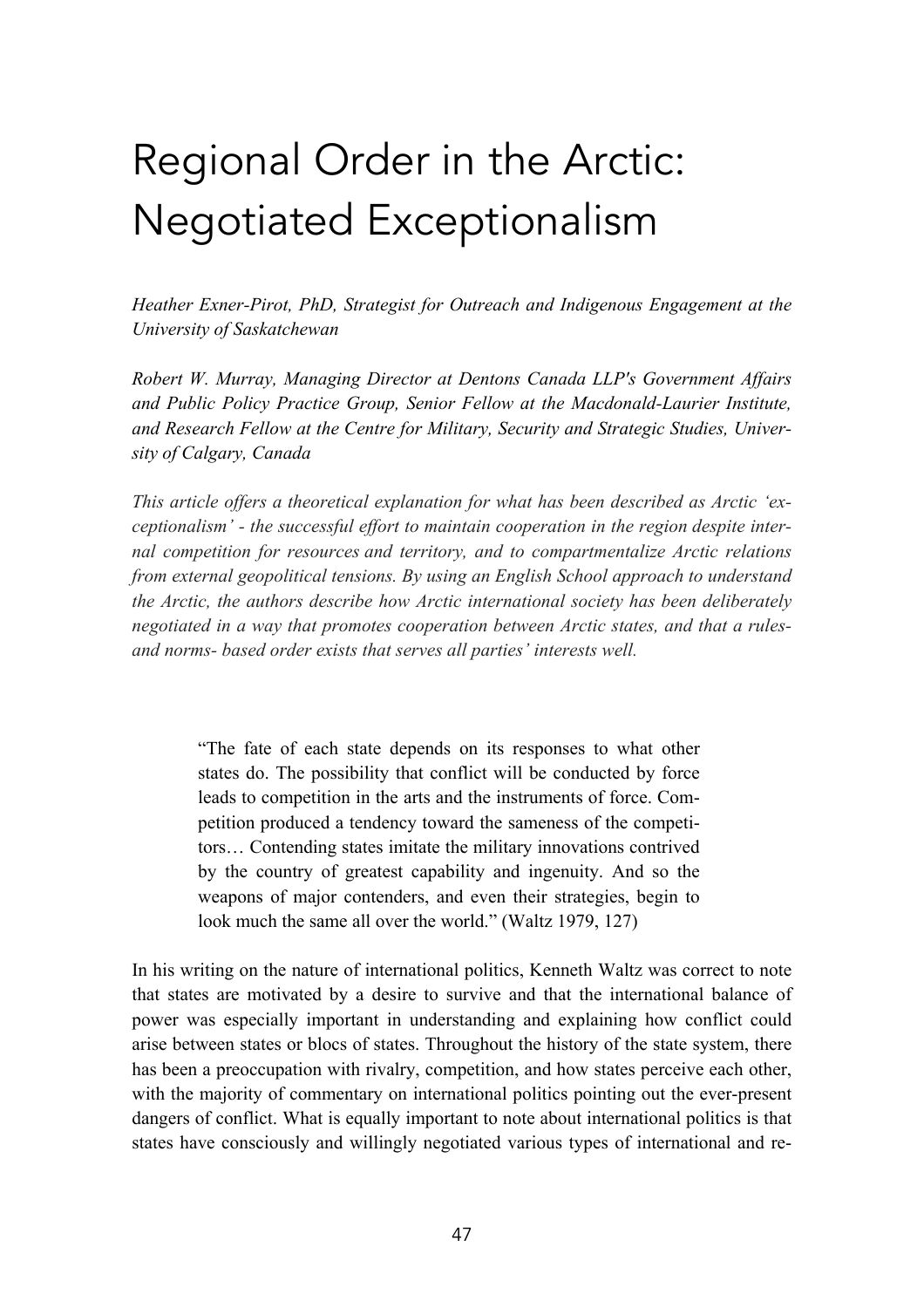gional order in an effort to mitigate the impact of an anarchic international system and have aligned themselves with either informal or formal organizational structures designed specifically to promote cooperation between states.

While it is true that the international system is anarchic in its structure and that states tend to behave as self-interested actors, the history of international politics has seen examples of internationalism, cooperation, and multilateralism, often characterized by states seeking opportunities to combine resources and work towards ensuring their survival through means other than conflict or coercion. Further, it is imperative to differentiate between the establishment and functioning of international order and various regional orders that have emerged at various times in world history, as regional orders tend to reflect the specific interests of like-minded states in a more concentrated way. Studies in regional order often focus on the European historical example, but more recently, regional order has been the subject of more intense scholarly study and how these regional orders relate to the larger international or world order (see Fawcett and Hurrell 1996). Much of this increased focus on regionalism and regional order comes as a result of the growth in regional cooperation and initiatives focused either on security or economic issues, such as NATO, NAFTA, the European Union, ASEAN, OAS, and others $1$ 

The region that has received far more attention since the end of the Cold War has been the Arctic. Although the Arctic states are at odds in other parts of the world, notably over Russia's annexation of Crimea and its sponsorship of ongoing conflict in Eastern Ukraine, there has been a sense that the Arctic is somehow a 'unique' or 'exceptional' region in international affairs. There has been very minimal spillover to date in regional political relations; indeed, there have been advancements in formal cooperation in the past three years. The question has been asked: can Arctic politics be explained through the traditional lenses used to understand and explain international affairs?

This paper argues that the Arctic regional order is exceptional insofar as Arctic states and those states with involvement in the regional have worked to negotiate an order and balance of power predicated on norms such as cooperation and multilateralism. The establishment of an Arctic international society has seen great powers and smaller powers come together to form an order aimed at promoting norms and institutions not seen elsewhere in the world, though this paper notes that the Arctic is not immune from the possibility of war and conflict. By using an English School approach to understand the Arctic, we contend that Arctic international society was deliberately negotiated in a way that promotes cooperation between Arctic states, but that this order can be disrupted if Arctic international society does not take conscious steps to maintain a strong institutional framework that protects Arctic internationalism.

<sup>&</sup>lt;sup>1</sup> Respectively, North Atlantic Treaty Organization; North American Free Trade Agreement; Association of Southeast Asian Nations; and Organization of American States.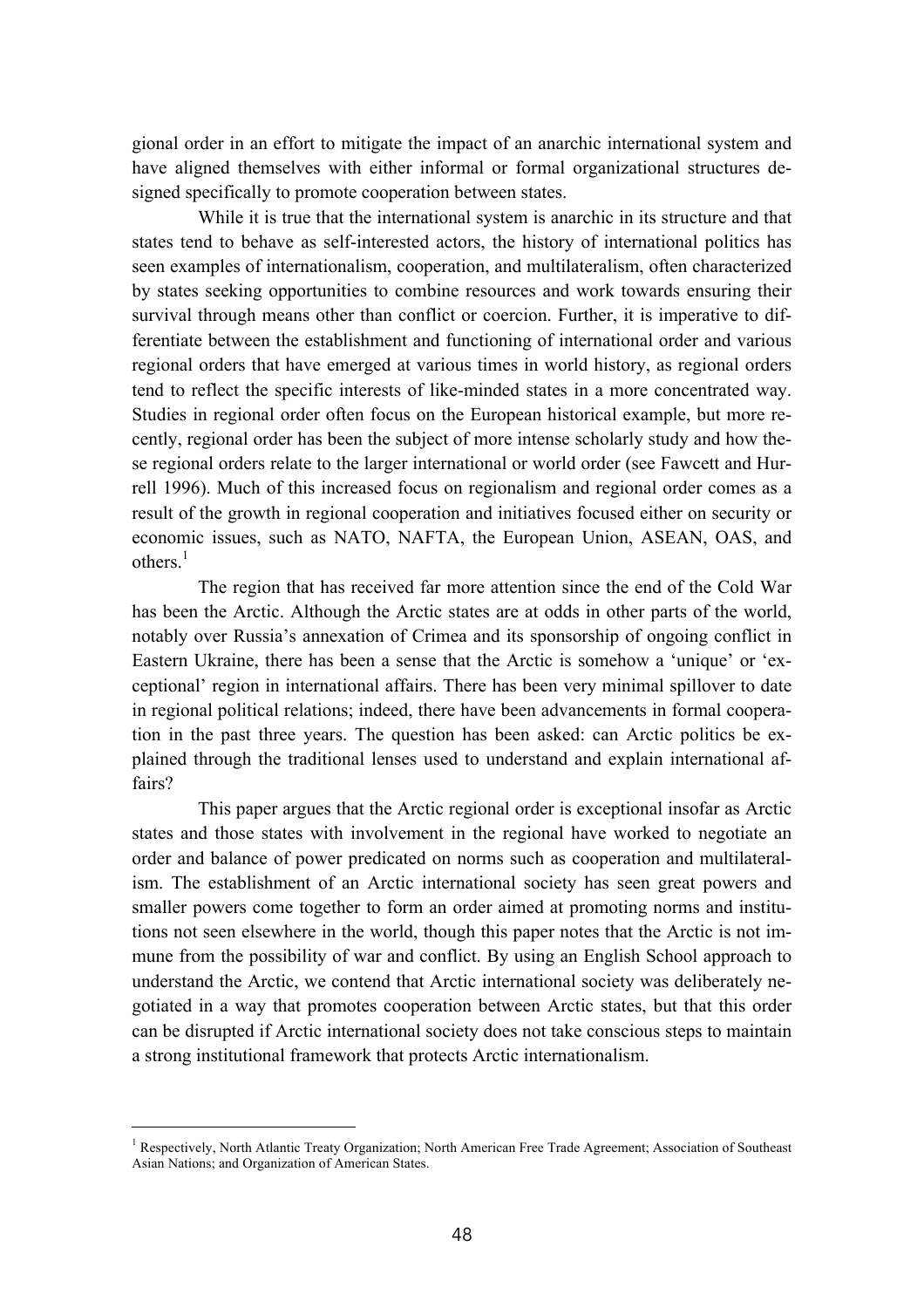#### Negotiating Regional Order

One of the lasting impacts of Arctic romanticism has been a tendency of international relations scholars to apply theoretical schools of thought from the field to current Arctic politics. Oran Young summarizes this trend by arguing:

"There is a pronounced streak of romanticism in the thinking of many who take an interest in the Arctic, an attitude that encourages those affected by it to focus on the exotic and even unique properties of the physical, biological, and human systems of the region…Understandable as the resultant Arctic exceptionalism may be, it has the effect of obscuring our vision of a range of issues that are both critical to various constituencies in the Circumpolar North and of great interest to social scientists as exemplars of concerns that are generic in the sense that they arise in every corner in the world." (Young 1992, 13-14)

In examining the way scholars have approached Arctic international relations in recent years, much of the focus has been placed on aspects of traditional security studies or on the human security aspects of debates, but few approaches have made significant progress in trying to understand why international politics in the Arctic region are insulated from trends elsewhere in the world, particularly given the states involved in Arctic affairs, notably the United States and Russia.

The English School of international relations emphasizes the role of international society as a middle way of theorizing international affairs between the traditional realist conceptualizations of international politics, such as that presented by Waltz, and liberal or critical theoretical approaches that look at domestic-level or critical variables to understand global affairs. For the English School, the society of states is key to explaining state behavior, especially how states interact with one another; and more, the motives behind how and why states at times in history have willingly taken part in robust multilateral and cooperative regimes, and at others have worked together in a minimalist fashion. Robert Jackson summarizes the importance of international society as a conceptual tool for international relations by stating:

"The conceptual key to international society is the manner in which sovereign states associate and relate: the character and modus operandi of their association and relations. It is formal in a significant way: it involves procedural standards of conduct, an essential normative basis of which is international law. However, it is also substantive in an equally significant way as it involves the pragmatic encounters of the separate national interests of those same independent states which, although subject to international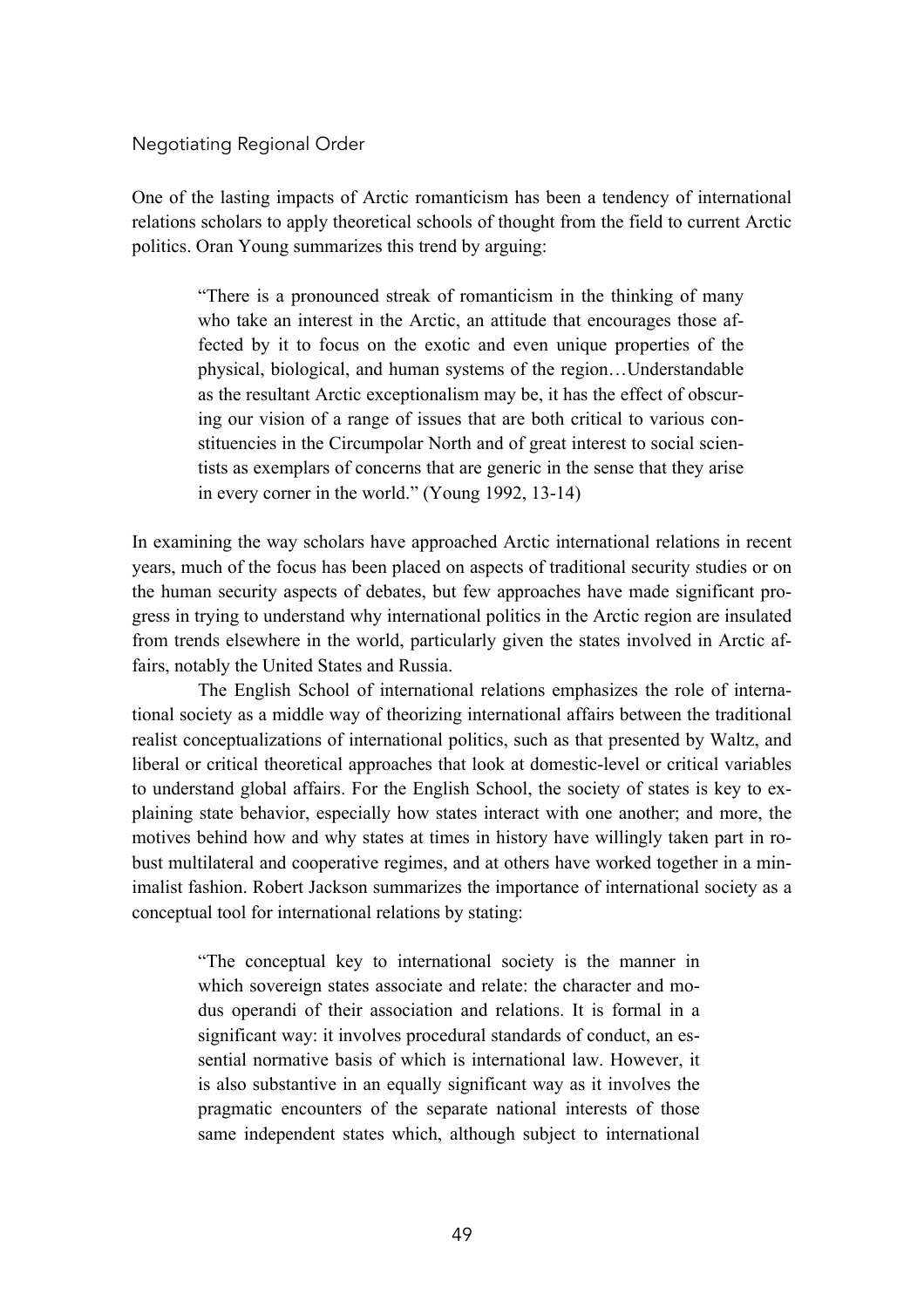law, are still free to lay down their own foreign policies." (2000, 102)

According to the English School, states seek to ensure their survival and mitigate the effects of an anarchic international system by consenting to partake in a society of states. These societies differ in their normative frameworks and character based on a number of variables, including the great powers dominating the international system at a given time in history. The main motivator for states consenting to sacrifice elements of their independence and autonomy is their quest for survival, and according to English School theory, the ideal way for states to do this is to use international society as a means for establishing and maintaining order.

One of the most important theoretical variables in identifying the degree to which states will work together in international society and the normative or institutional framework of a given society of states is the role of great powers. It is ultimately great powers that have the most influence in negotiating, implementing and enforcing order within international society, and the relations of these powers in various systemic structures, such as bipolar, multipolar, or unipolar, determines how strong and enduring order within a society of states will be. According to Hedley Bull, great powers face a series of options available to them in their considerations of order:

"Great powers manage their relations with one another in the interests of international order by (i) preserving the general balance of power, (ii) seeking to avoid or control crises in their relations with one another, and (iii) seeking to limit or contain wars among one another. They exploit their preponderance in relation to the rest of international society by (iv) unilaterally exploiting their local preponderance, (v) agreeing to respect one another's sphere of influence, and (vi) joint action." (Bull 202, 200)

Following Bull's logic, great powers have the option to cooperate in a minimalist fashion or a more robust fashion, should they choose to do so, in the interest of maintaining order among states. An important point to highlight is that international societies are not strictly global in character, and the decisions of states, especially great powers, regarding establishing order via negotiation and the normative framework of a society of states also have consequences at the sub-global level.

In recent years, English School scholars have given more attention to the distinction between an overarching 'global' international society and 'sub-global' or 'regional' international societies. According to Yannis Stivachtis:

"Opening the regional level of analysis might have serious implications for understanding institutions and norms like sovereignty, diplomacy, balance of power and others which exist and are per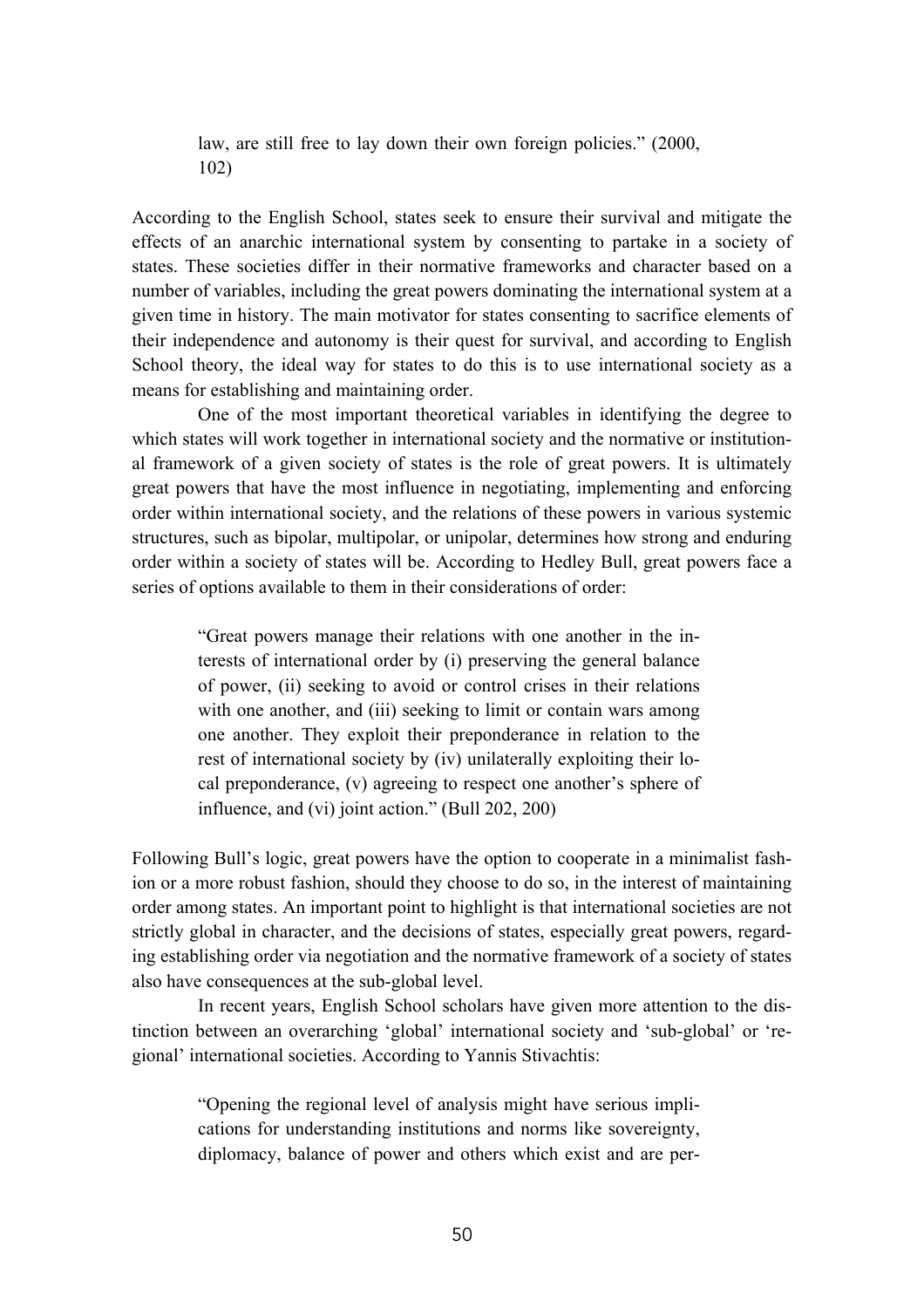formed at both global and regional level as, in many cases, regions form their own sub-global (regional) international societies which co-exist with global international society." (2015, 69)

It is therefore noteworthy to point out that, at any given time, there is both a global international society as well as a series of regional international societies, themselves consciously negotiated sub-global orders intended to better coordinate the relations between states and mitigate the effects of both anarchy, and possible global conflicts. Further, the institutions that form the normative framework of a regional international society need not be entirely consistent with those of global international society. Consequently, the relations between states at the global level may differ between those same states in regional interactions.

With eight states, multiple Indigenous groups, multilateral institutions and an emerging governance regime, and vast interest from a number of states and institutions, the Arctic is most certainly an emerging example of a regional international society (see Weinert 2014). Stivachtis furthers this claim by stating:

"Arctic international relations are a complex of political, economic, development and militaristic dimensions. Throughout the Cold War, the Arctic was a region of symbolic military competition between the United States and Soviet Union. However, post-Cold War conditions in conjunction with climate change have transformed the Arctic into an important world region in the sense that states began to assert their claims of national sovereignty over areas previously considered inaccessible. This has had important implications for the Arctic regional order." (2015, 78)

The case for discussing Arctic exceptionalism traditionally hinges more on arguments about the Arctic being insulated from other geopolitical and international issues, particularly involving conflict, than being seen as a unique zone of cooperation. While it may be true that no region can be totally insulated from other international or global trends, it can be the case that the Arctic is 'exceptional' to the extent that the states that comprise Arctic international society have intentionally negotiated a regional order predicated on a more cooperative framework than they pursue with each other elsewhere, and have endeavored, implicitly, to compartmentalize relations there. The following section will explain in greater detail the normative composition of Arctic international society and the reasons state behavior in the region might look different, or exceptional.

An Arctic International Society Emerges

The establishment of an Arctic international society emerged, like many phenomena in contemporary international relations, at the time of the collapse of the Soviet Union.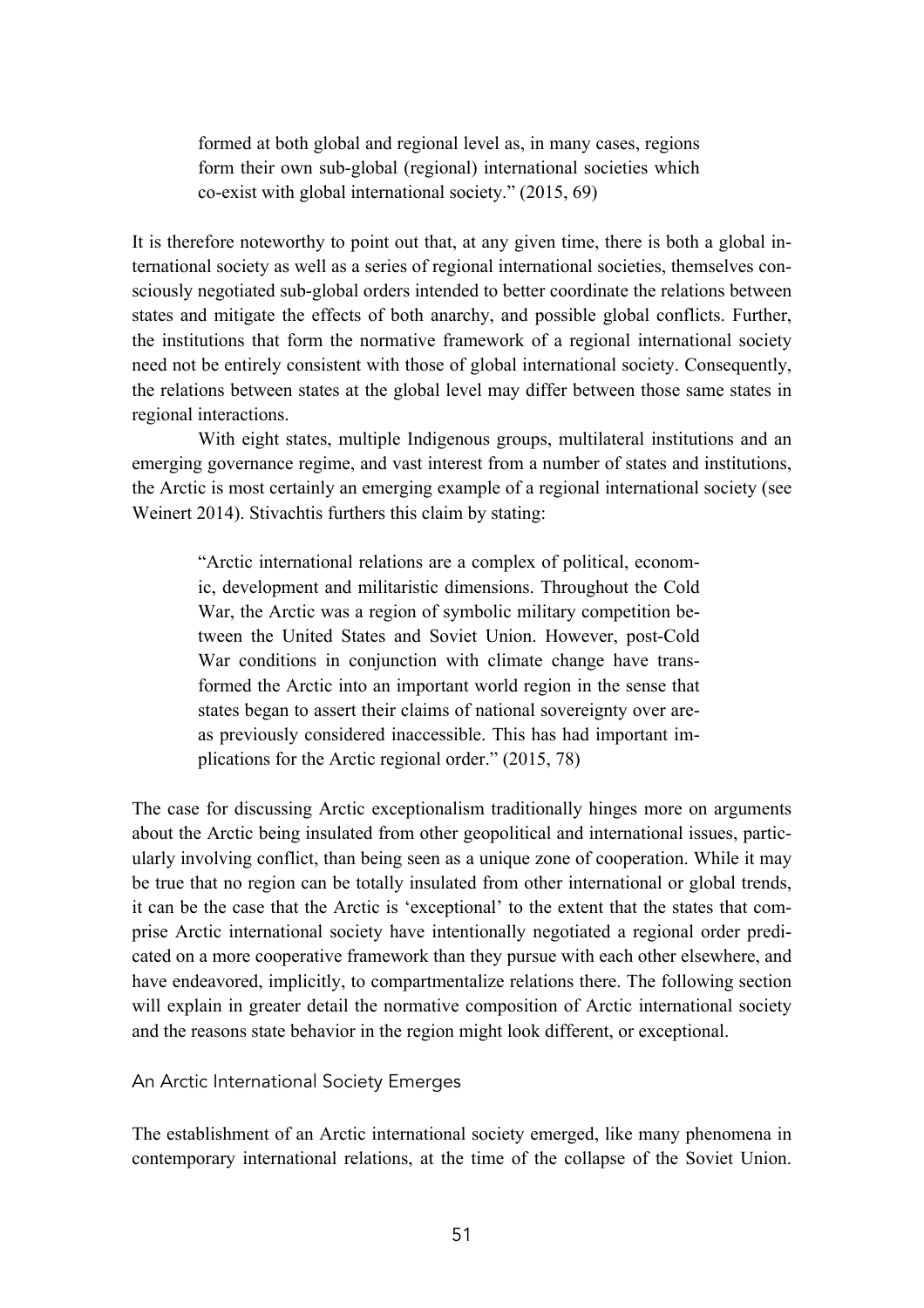The negotiation of the Arctic Environmental Protection Strategy (AEPS) in 1991, and subsequently the establishment of the Arctic Council in 1996, are often pointed to as the beginning of regional state relations. However, its true origins are more closely tied to a 1987 speech in Murmansk by Soviet President Mikhail Gorbachev, to which the AEPS and Arctic Council, and many other foundational institutions of Arctic international society, were a response. It included six points:

- 1. A nuclear-free zone in Northern Europe.
- 2. Restricting naval activity in the Baltic, Northern, Norwegian and Greenland Seas, and extending confidence-building measures in these areas.
- 3. Peaceful cooperation in developing the resources of the North, including knowledge exchange, with specific mention of "oil and gas deposits of the shelf of our northern seas".
- 4. The development of scientific cooperation in the Arctic, including "questions bearing on the interests of the indigenous population of the North…and the development of cultural ties between northern peoples".
- 5. Cooperation in environmental protection.
- 6. The development of the Northern Sea Route.

Re-examining the speech, which further called for the Arctic to become a "zone of peace", there is evidence of significant continuity in regional state interests and goals over the past thirty years. Although the international system has evolved, state interests in the Arctic have remained largely intact and have led to normative institutions predicated on cooperation and multilateralism. These include: (1) efforts to maintain peace and stability in the region, echoed more contemporarily in the confidence-building efforts attempted through the Arctic Chiefs of Defense Staff meetings (though suspended after only two gatherings in 2014 after the Crimea intervention); (2) the establishment in 2015 and continuing efforts of an Arctic Coast Guard Forum; and (3) a premium placed on cooperation with regards to economic, scientific and environmentalist endeavors, manifested in the work of the Arctic Council, various scientific organizations, fishery regulations, the establishment of mandatory polar shipping guidelines, and the large number of other Arctic conferences and forums on a variety of topics. These interests have all been reiterated in the strategic objectives of the Arctic states as described in regional and national policies and speeches since 2008 (Heininen 2012), and clearly demonstrate a set of primary institutions within Arctic international society that are unique to the region and its particular political dynamics.

The institutionalized, stable, and rules-based Arctic society of states has also successfully integrated world society variables, such as NGOs, indigenous groups, and global civil society. Arctic-based organizations founded in the early 1990s include the Northern Forum, the International Arctic Science Committee (IASC), the Inuit Circumpolar Conference (now Council), the Barents Euro Arctic Council, and the University of the Arctic, alongside others. The AEPS, a Finnish initiative that included all eight states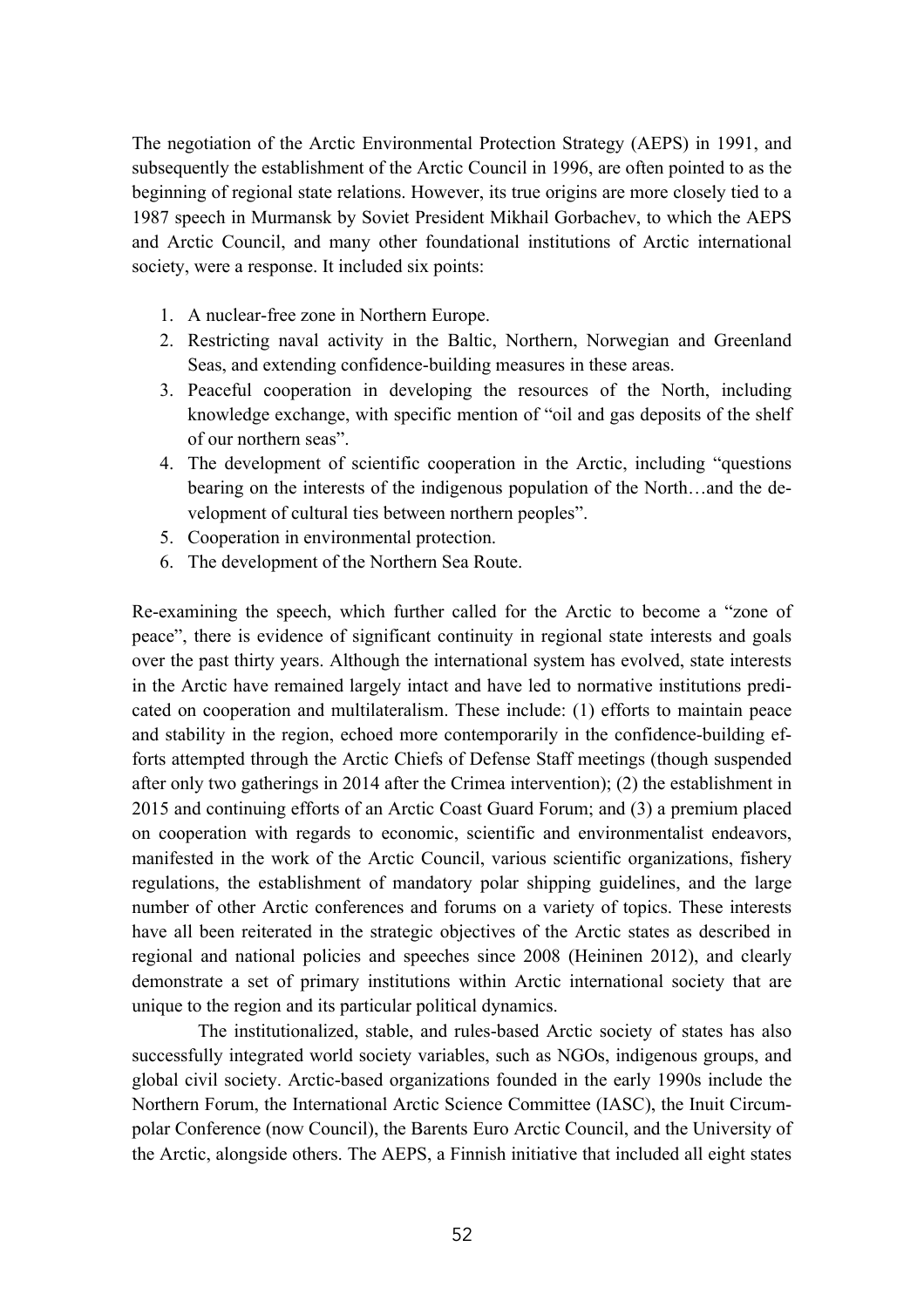with Arctic territory, also made, in retrospect, a transformational move by including Indigenous groups formally within the institution, a trend that was then replicated in the Arctic Council.

If Russia and the Murmansk speech provided space for the development of an Arctic international society, it is Finland and Canada, both middle powers that are generally attributed with leading its formalization, at least in the 1990s (Huebert 1998; Keskitalo 2004; English 2013). This is consistent with Martin Wight's view of the role middle powers play in the formation and conduct of societies of states (1978). It is notable that the United States played a limited role in the establishment of the Arctic Council, other than to circumscribe its mandate, such as the proscription on discussions of a military nature and defined financial contributions to the forum, at a time when the United States was trying to taper the proliferation and scope of international multilateral institutions (English 2013). Individual Americans, however, played key roles in regionalization processes. U.S. government participation in the Arctic Council was very much a concession to Canadian appeals, and was contingent on the Council not dealing with matters of military security or demanding defined contributions, and the adoption of a consensus based decision-making structure (English 2013; Bloom 1999). The U.S. also conceded the inclusion of Indigenous organizations as Permanent Participants, and the mandate for sustainable development, although there was concern and skepticism about its implementation in practice.

How can we explain the limited role assumed by the United States as an Arctic society emerged? The shared interests of Arctic states typically revolve around the soft security and low politics issues of the environment, science, and Indigenous and northern peoples' well-being. Environmental cooperation is not viewed by states through a lens of competition for relative gains; in fact, states are perceived to benefit from whatever efforts their neighbors make to protect their own environments, or contribute to scientific understanding, irrespective of their own efforts. Because environmental and scientific cooperation in the Arctic has taken shape largely through guidelines rather than binding agreements, there have been no economic or political costs imposed involuntarily. Within these circumstances, the United States has played a more muted role in Arctic politics than is the case in regions where territorial and economic competition is more fierce.

# Competition or Conflict

Of course, many have argued that the Arctic is a theatre of fierce territorial and economic competition. A narrative of competition has dogged the Arctic region in the popular media, with suggestions that the Arctic states, and especially the Arctic Five littoral states (Canada, Denmark, Norway, Russia, and the United States) have been 'racing' to claim large swathes of extended continental shelf and exploit the large deposits of hydrocarbon and mineral resources. Where viewed as a zero-sum competition, claims of Arctic exceptionalism are exposed to significant skepticism. Theory, and history, sug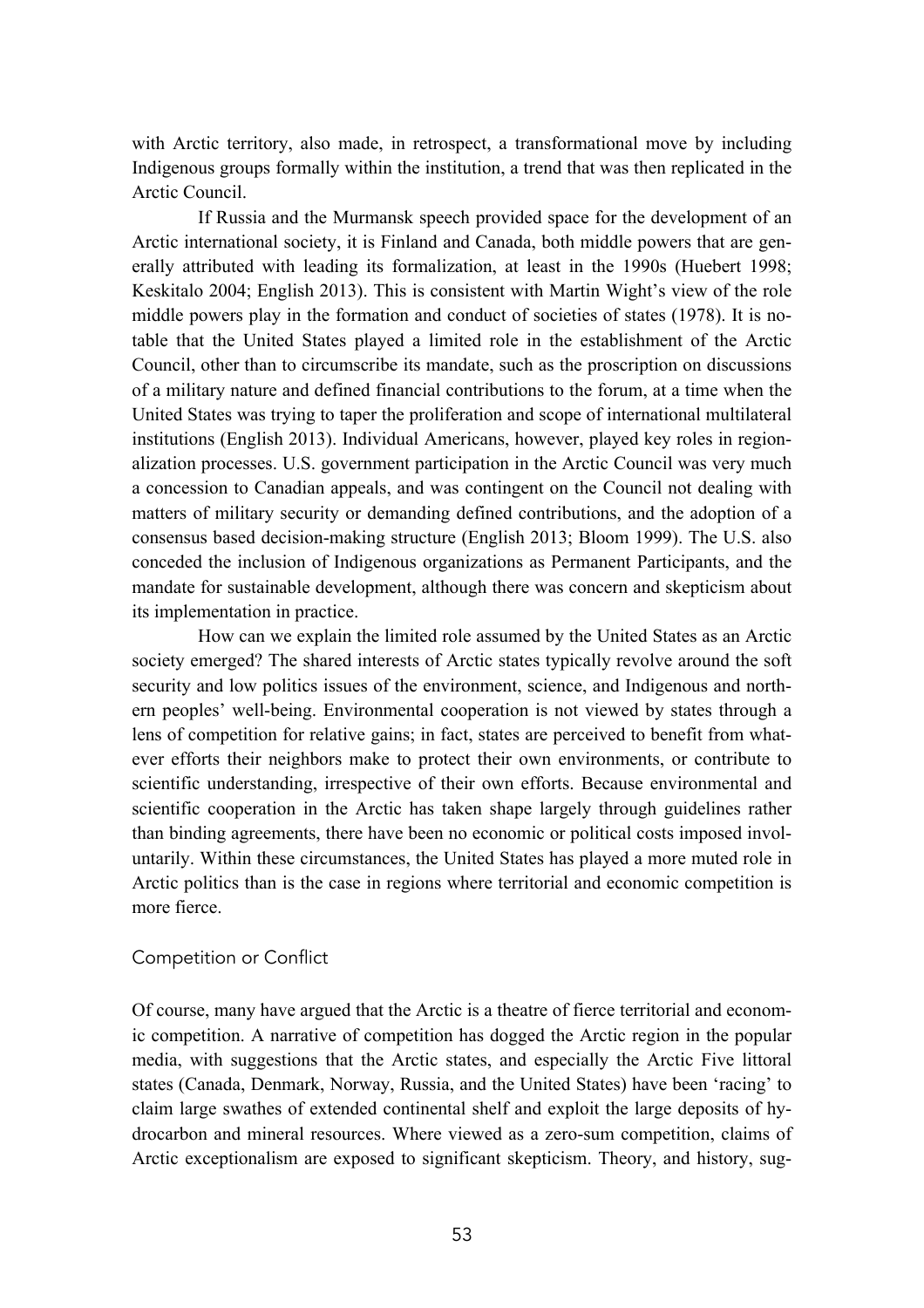gest that states, especially great powers such as the United States and Russia, will attempt to maximize their strategic and economic advantages when the opportunity presents itself, but will not make decisions that significantly increase the risk of conflict unless their survival is threatened. In the Arctic, where interests are largely compatible, this has meant developing a robust international society negotiated to uphold Arctic states' interests based on a set of primary and secondary institutions that foster collaboration and information sharing, while establishing a unique Arctic balance of power. When viewed through a lens of absolute gains, the five littoral Arctic states all stand to benefit from a stable, peaceful, and accessible ocean, whereas instability would threaten their economic and strategic advantages.

The Arctic Ocean is best described, not as a newly opened 'Wild West' up for grabs, but as an ocean. Like the others, it is subject to the terms of the 1982 United Nations Convention of the Law of the Sea. $<sup>2</sup>$  One of the most pertinent provision with re-</sup> gards to Arctic governance has to do with submission of claims to the outer limit of continental shelf beyond the 200-nautical mile Exclusive Economic Zone. There is an unusually far extension of geologic shelf throughout the Arctic basin (Antrim 2017), meaning lots of shelf to claim for the Arctic states through the processes identified in UNCLOS, e.g. through the Commission on the Limits of the Continental Shelf.

Following media reports of a scramble for the Arctic following the Russian planting of a titanium flag on the sea bed at the geographical North Pole in August 2007, the 'Arctic Five' states<sup>3</sup> held a meeting in Ilulissat, Greenland, on 28 May 28, 2008, to reassert their commitment to the existing "legal framework and to the orderly settlement of any possible overlapping claims" (Ilulissat Declaration 2008). Rather than the setting for a great power showdown, the Ilulissat Declaration demonstrated that the Arctic region had become exclusive, a club unto itself, in which the five littoral states stand to gain tremendously and seek to preserve their collective sovereignty and jurisdiction over the region, vis à vis other stakeholders. (see Jacobsen and Strandsbjerg's article in this issue which analyses the Ilulissat Declaration as a desecuritization act).

Forming a group or society of states concomitantly requires an identification of those who are not part of the club. China has previously called for the Arctic Ocean to be considered a "common heritage of mankind" (Zhuo 2010), and the EU Parliament called for an Antarctic-like Treaty to govern the region in 2008, to the dismay of the Arctic Five. Subsequently, criteria for Observership in the Arctic Council – a role with no inherent power – was devised to assess the extent to which "the applicant recognizes Arctic States' sovereignty, sovereign rights" and understands that "an extensive legal framework applies to the Arctic Ocean including, notably, the Law of the Sea, and that this framework provides a solid foundation for responsible management of this ocean" (Arctic Council 2013). China, India, South Korea, Singapore, Japan and Italy, and with

<sup>&</sup>lt;sup>2</sup> Although the United States is not a signatory to UINCLOS, it accepts most of the Law of the Sea, including parts pertinent to the Arctic, as customary international law.

<sup>&</sup>lt;sup>3</sup> The states with EEZs extending in to the Arctic Ocean: Canada, Denmark, Norway, Russia and Unites States.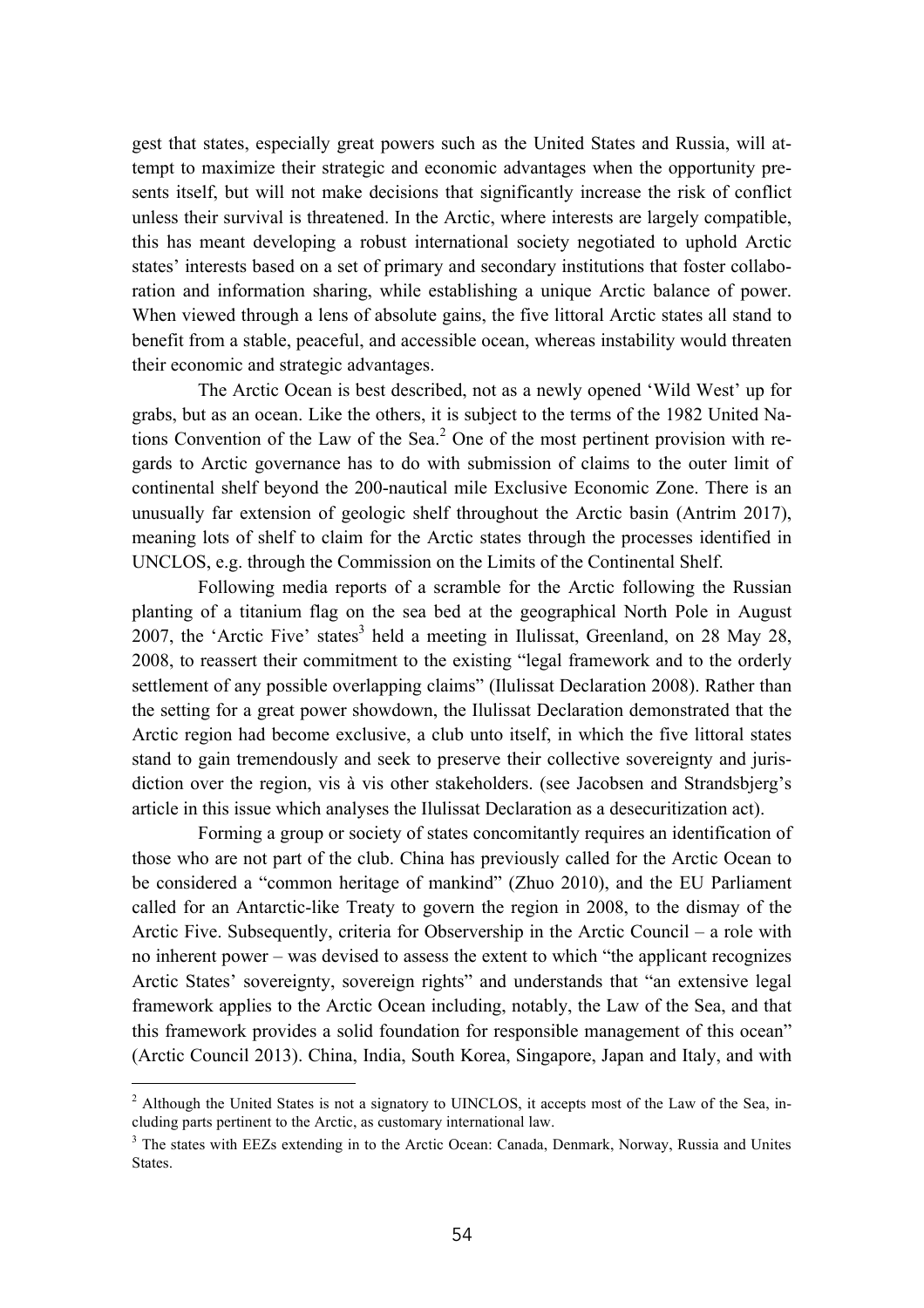some caveats the European Union<sup>4</sup>, met these provisions to the satisfaction of the Arctic states and were finally admitted as Observers in 2013. But the Arctic Council retains a strong dynamic of those who are in and those who are out. The most recent, May 2017, *Agreement on Enhancing International Arctic Scientific Cooperation* was ultimately negotiated between just the eight Arctic states despite the strong scientific interests and contributions in the region by other states and their nationals (see Greaves and Pomerants article in this issue about 'soft' securitization and the Arctic Council).

It is not only non-Arctic states who have been cast as outsiders of regional Arctic society. There have been tensions with other members of the Arctic Council, namely Iceland, Finland, and Sweden, as well as some Indigenous Permanent Participants, when the Arctic Five have endeavored to meet, beginning but not ending with Ilulissat. More recently, the Arctic Five states issued a Declaration to Prevent Unregulated Fishing in the Central Arctic Ocean, on July 16, 2015. Because the Central Arctic Ocean is High Seas, the Arctic Five do not have any authority to prevent others from fishing there, and did not assume any. However, Iceland called the move "unacceptable" (Quinn 2015) and summoned the respective Ambassadors to explain why Iceland had been left out. (Talks have since expanded to include Iceland, as well as China, the European Union, Japan, and South Korea and negotiations will likely conclude in 2017.)

What is most notable of this is the demonstration that in many Arctic affairs, Russia is a normal and even preeminent member of regional society, part of the upper tier, and not an outcast as is often described or would be expected based on its relationship with the Western Arctic states elsewhere.

# The Manifestation of Exceptionalism

 $\overline{a}$ 

Recent history affirms that the Arctic is exceptional, inasmuch as narratives of conflict or at least spillover, based on the confluence of antagonistic actors, an underdeveloped resource base, strategic location, and rapid change, have failed to be realized.

Russia's 2014 incursion into Crimea, and before that Georgia in 2008, has tested the Arctic states' resolve to maintain cooperative relations in the region whilst pursuing sanctions elsewhere. Regional cooperation has proven resistant however. Rather than a dissolution of Arctic society, there has been ongoing investment into the development of shared norms, rules and institutions in the past five years. These include:

• The conclusion of three binding agreements negotiated under the auspices of the Arctic Council, including the 2011 Agreement on Cooperation on Aeronautical

<sup>&</sup>lt;sup>4</sup> The European Union is a special case. In 2013, the Arctic Council "receive<sup>[d]</sup> the application of the EU for Observer status affirmatively", but deferred a final decision, due to Canada's concern over its seal products ban. Although this particular issue was resolved by the 2015 Ministerial, Russia then blocked full acceptance due to tensions related to sanctions in the Arctic region over Crimea. In practice, the EU enjoys all of the minimal benefits Observer status offers, as an ad hoc Observer.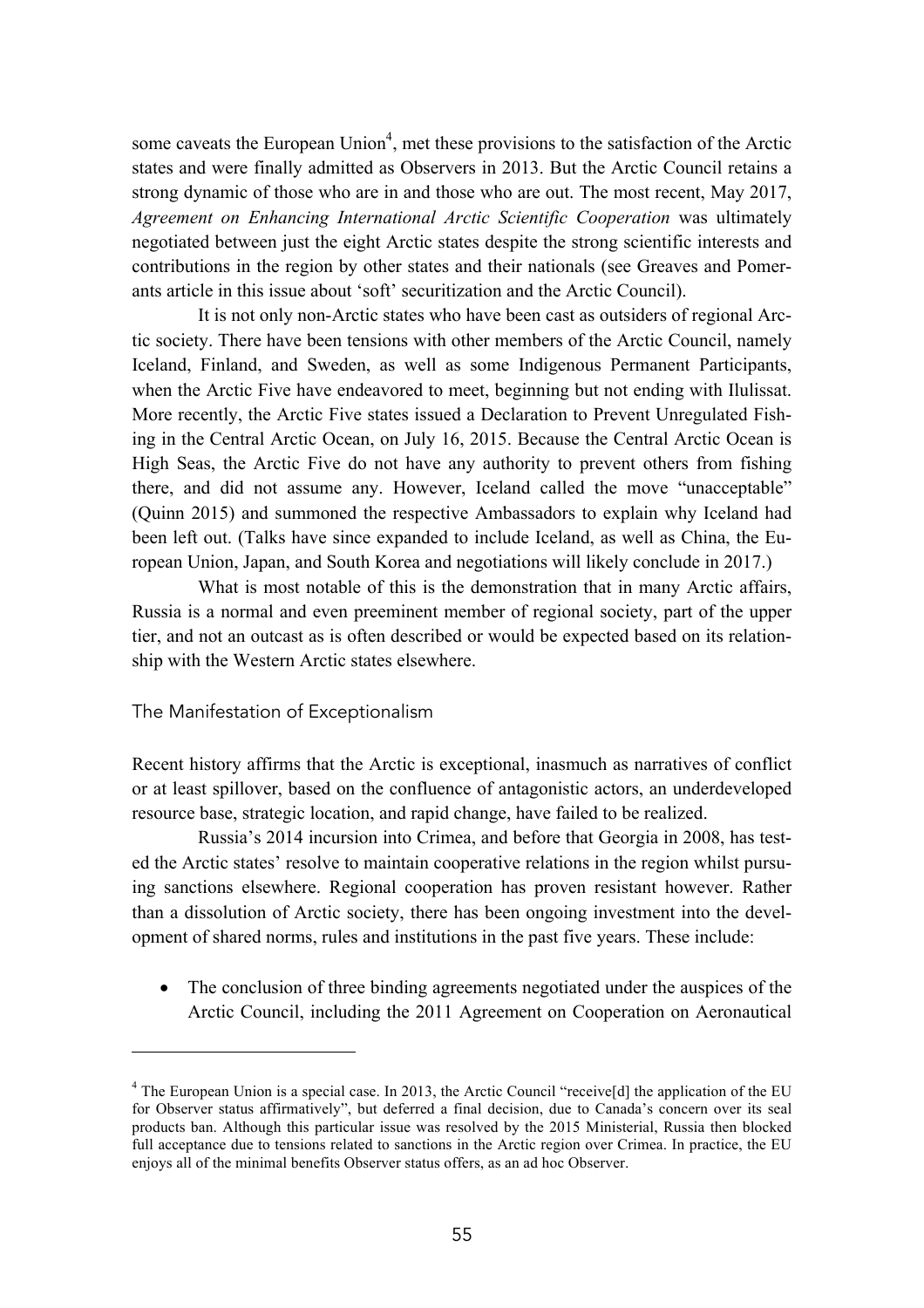and Maritime Search and Rescue in the Arctic; the 2013 Agreement on Cooperation on Marine Oil Pollution, Preparedness and Response in the Arctic; and the 2017 Agreement on Enhancing Arctic Scientific Cooperation.

- The establishment of a Permanent Secretariat for the Arctic Council in Tromsø, Norway in 2013, which together with the two binding agreements marked a progression in the institutionalization and authority of the Council vis à vis the Arctic states.
- The adoption of a mandatory Polar Code, or International Code for Ships Operation in Polar Waters, under the auspices of the International Maritime Organization (IMO) in 2014.
- The establishment of an eight-party Arctic Coast Guard Forum in 2015 to cooperate at an operational level in the maritime Arctic.
- A Declaration by the five littoral Arctic states Concerning the Prevention of Unregulated high Seas Fishing in the Central Arctic Ocean in July 2015, with negotiations underway to extend an agreement to China, Japan, South Korea, Iceland, and the EU in 2017.

The decision to compartmentalize relations within the Arctic from external events and factors has been a conscious one. Statements by various Arctic diplomats summarize the thinking: Canadian Senior Arctic Official Alison Leclaire asserted in October 2016 that "Canada and Russia have interests in the Arctic, including shared interests, hence the importance of engaging in interstate dialogue… despite differences on some issues, communication channels between Russia and Canada should remain open" (as quoted in TASS 2016). Norwegian Foreign Minister Børge Brende articulated in March 2017 that

"Northern regions and cooperation in the Arctic is of high priority for Norway. Russia is an important partner and player in the Arctic, and [the Arctic Dialogue conference in Arkhangelsk] provides a good frame for continuing the political dialogue with Russia regarding questions of common interests" (as quoted in Nilsen 2017).

Similarly, Russian President Vladimir Putin stated in March 2017 that "It is essential to preserve the Arctic as a territory of constructive dialogue, creation and cooperation on an equal basis…Russia sees no potential for conflicts in the Arctic Region" and international norms "serve as a firm basis for joint solutions of any problems" (as quoted in TASS 2017).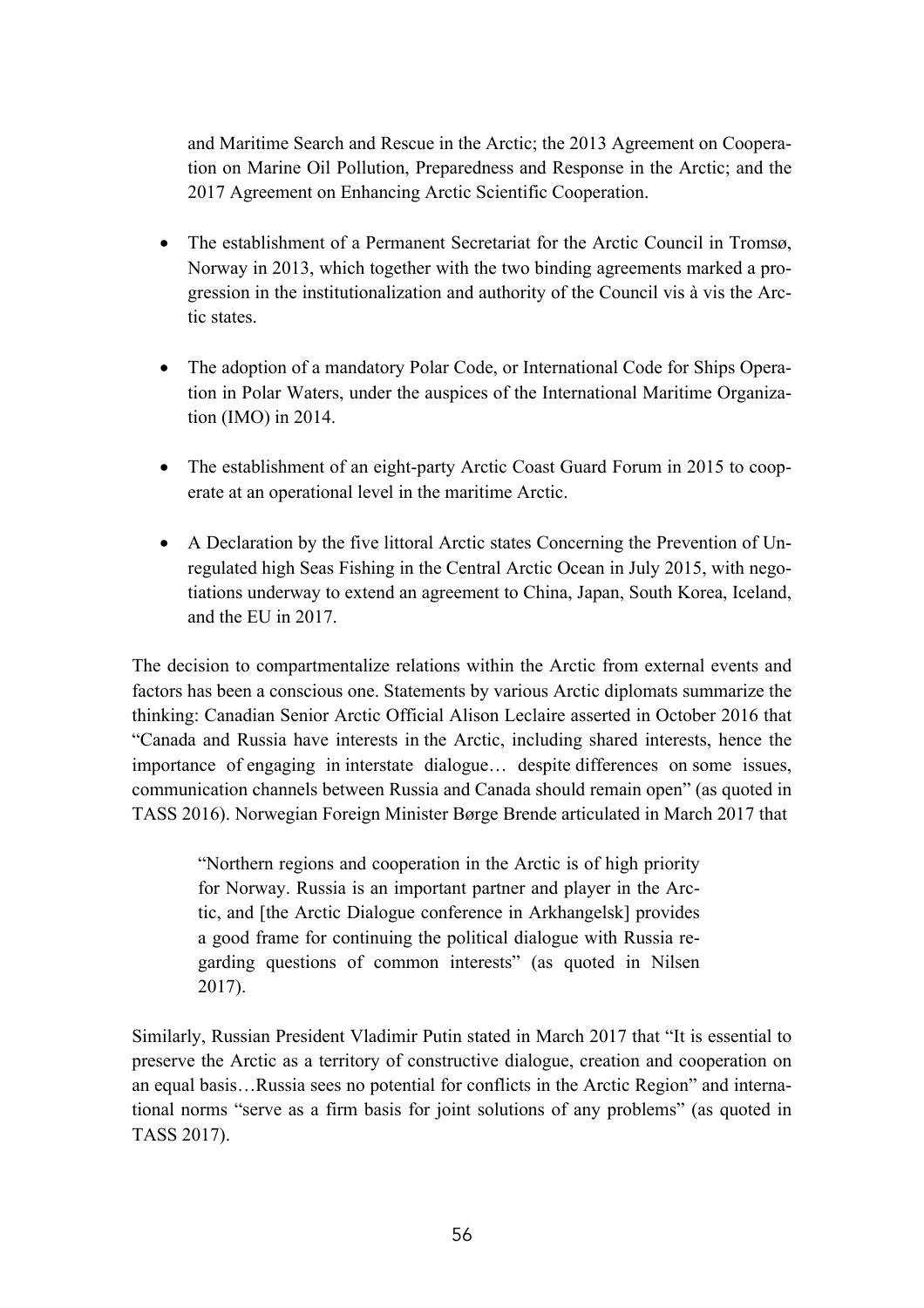#### Location, Location, Location

The exceptionalism of Arctic society - the conscious effort to compartmentalize relations in the region - is less about idealism and more about shared interests. Events and phenomena that have proven destabilizing in other regions have not had the same effect on Arctic relations. This can be explained by fundamental differences in the Arctic region's geography and demography, and the society that has evolved within it.

#### Marine and Environmental Interests

Perhaps most importantly from an international relations point of view is the fact that the Arctic region is oceans-based, as opposed to land-based. This, combined with other features of the Arctic including remoteness, sparseness, and extreme weather conditions, has drastically reduced the flow of trade, people, and conflict – the issues that dominate regional relations in other parts of the world. It is no surprise, then, that formal regional cooperation – the 'procedural standards of conduct' – have occurred primarily around marine issues.<sup>5</sup>

Marine matters are particularly well suited for and benefit from regional cooperation, because water boundaries are much more fluid, literally and figuratively. Environmental matters are similar: political borders have little influence on the traversing of air, water, flora and fauna, or pollutants. The ocean-based Arctic region thus offers many benefits for cooperation to states.

# Epistemic Community

Another unique characteristic of Arctic international society is the influence and composition of its epistemic community. There is an unusual amount of political space for non-state actors, particularly Indigenous organizations, scientists/academics, and environmental NGOs, perhaps because the state itself has generally had less of a presence in the Arctic.

This uniqueness is perhaps best demonstrated in the structure of the Arctic Council, which in addition to its eight state members includes six Indigenous Permanent Participants, "created to provide for active participation and full consultation" (Arctic Council 2013). Permanent Participants are fully included in the Council's executive meetings, Ministerials, Working Groups, and Task Forces. They do not have a vote per se, but as the Arctic Council is a consensus based organization, this has not had much significance. NGOs, scientists, and scientific organizations have also played a central

 <sup>5</sup> Shipping, e.g. the 2015 Polar Code; SAR, e.g. 2011 Agreement on Aeronautical and Mari-time Search and Rescue in the Arctic; marine environment, e.g. 2013 Agreement on Cooperation on Marine Oil Pollution, Preparedness and Response; Coast Guards, e.g. 2015 Arc-tic Coast Guard Forum; fisheries, e.g. 2015 Oslo Declaration Concerning Prevention Un-regulated High Seas Fishing in the Central Arctic Ocean; and marine wildlife, e.g. 1973 Agreement on Conservation of Polar Bears.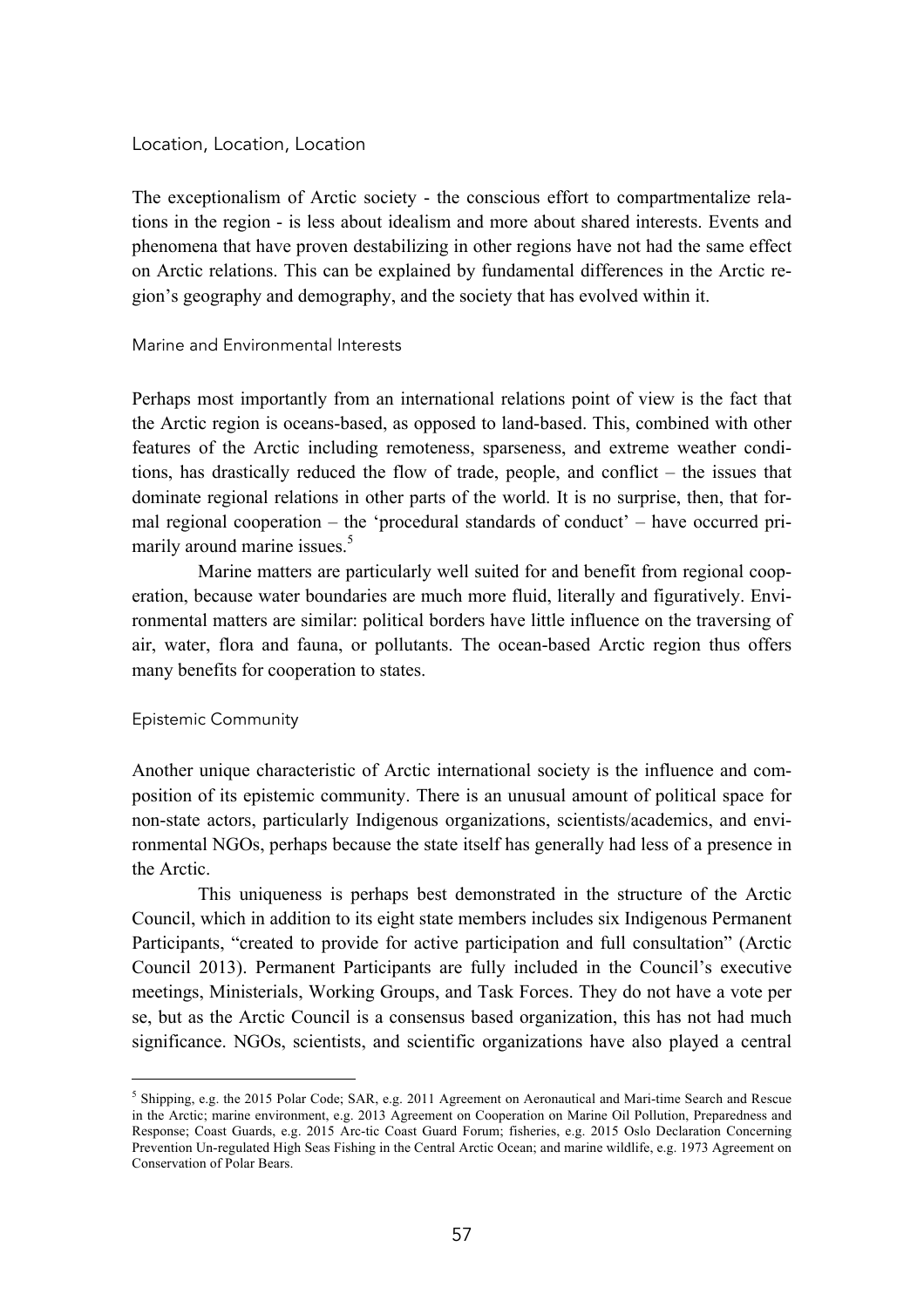role in the work of the Arctic Council, e.g. in the production of its reports, assessments, and guidelines.

It can be argued that this diverse network of actors has played a stabilizing influence in regional society; there is strong path dependency towards the continuation of scientific, environmental, and Indigenous cooperation at various other levels, irrespective of the political ebbs and flows in state relations.

# Likelihood of Military Conflict

The Arctic's history and geography also reduce the likelihood of conventional military conflict in the region. On the first point, the relative sparsity of the Arctic population, and the late settlement by ethnic Europeans, means that there isn't a recent history of territorial loss and boundary change across the region, at least on the part of nationstates (for Indigenous peoples the view is quite different). This is in sharp contrast to the context of Russian aggression in Crimea and South Ossetia, which were both formerly part of the Soviet Union, host large ethnic Russian populations, and maintained close relations with Moscow following its collapse in 1991 and their absorption into Ukraine and Georgia, respectively. These are narrow, specific and predictable circumstances. Based on this pattern, the Baltic states have reasonable cause to fear a Russian incursion but not the Scandinavian countries, and certainly not North America.

Other concerns about a conflict over newly accessible Arctic resources are similarly unlikely given the region's geography and geology. Over 90% of the estimated offshore hydrocarbon resources in the Arctic fall within the Arctic states' own, undisputed, Exclusive Economic Zones (EEZs), with Russia, Norway, and Alaska possessing the lion's share. There will be no case in the foreseeable future of Russia or any other country running out of Arctic hydrocarbons to extract, and so looking to annex other regions. Rather, the vast majority of Arctic offshore oil remains untapped because it is difficult and expensive to access, and thus unprofitable. Furthermore, Canada and the United States announced their intentions on December 20, 2016 to designate their respective Arctic offshores off limits for oil and gas development.

The idea of taking Arctic resources by force also defies logic. Those largescale Arctic developments that have been realized are typically multi-billion-dollar capital investments which require decades-long lifespans to reap returns. Investors do not and will not fund billion dollar Arctic projects under conditions of significant geopolitical uncertainty, for example where territory is under dispute. It is therefore in everyone's economic interest to maintain a peaceful and stable Arctic region which is rulesbased and predictable.

It is also difficult to imagine a scenario in which military tactics would serve any states' Arctic interests. The vast majority of the region is inhospitable, dangerous, and generally inaccessible. Some kind of large-scale land-based acquisition is thus inconceivable, as for the most part there is nothing to take and nowhere to occupy. As former Canadian Chief of Defense Staff, General Walt Natynczyk, articulated in 2009,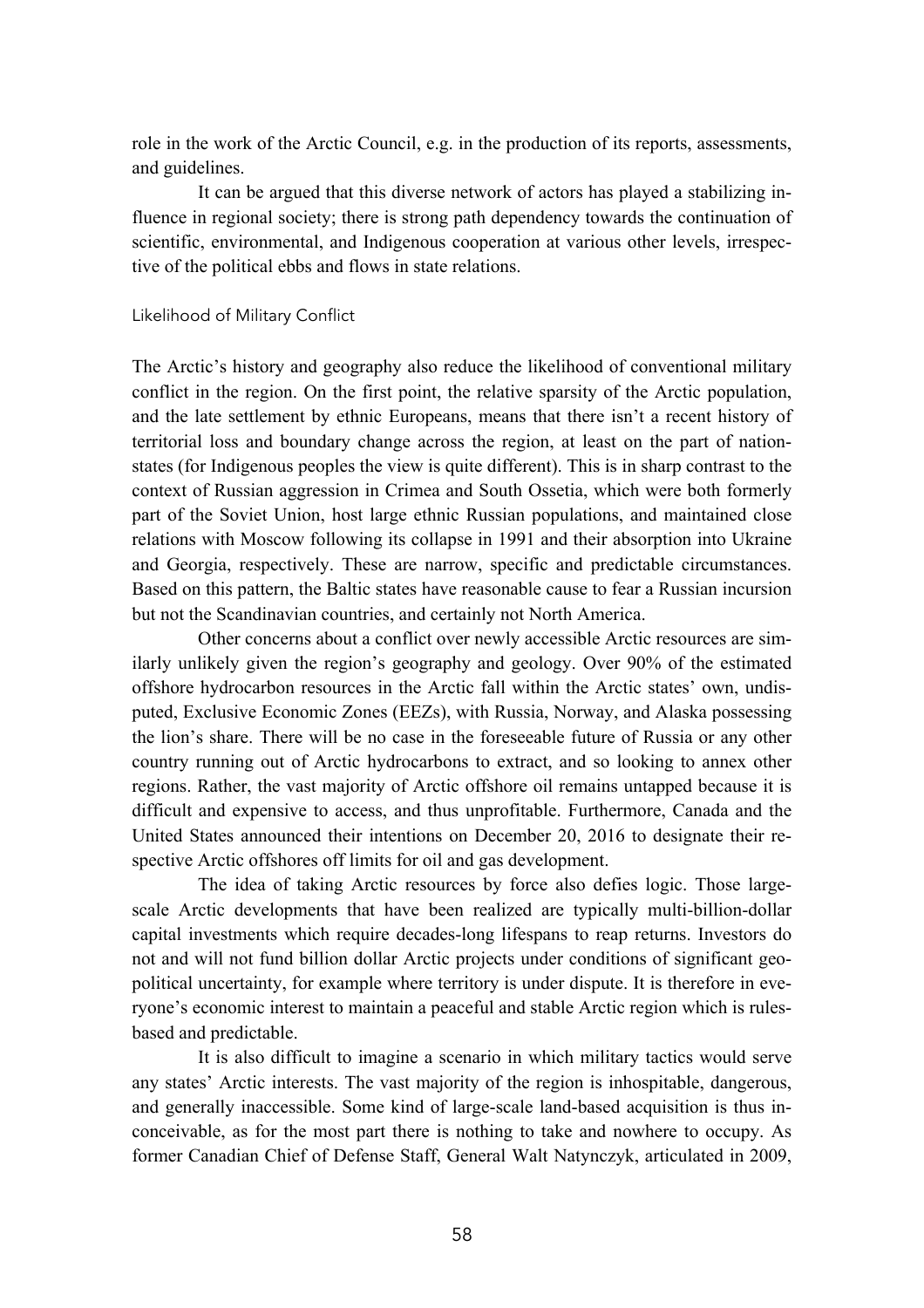"If someone were to invade the Canadian Arctic, my first task would be to rescue them" (as quoted in Byers 2014, 9).

Norwegian General Sverre Diesen identified the most likely scenarios for actual military conflict in the Arctic at a conference in 2008. While maintaining that "we see no threat, in the conventional military meaning of the word" of military force in the region, in theory such an event would most likely be an "air- or sea-launched raid, possibly against an objective of military or economic value, but with extraction of force as soon as desired effect had been achieved". Diesen also assessed sustained military presence in the region as more "a visible expression of national interests and claims than as a traditional military deterrent" (as quoted in Skogrand 2008, 90-94).

#### Russia's Interests

The case for exceptionality of Arctic society rests primarily on the close and resilient cooperation between Russia and the other seven Arctic states, despite clashes in interests elsewhere. How do we account for that?

Russia's foremost strategic interest in the Arctic is to develop its resources. Resource development has propelled the Russian Arctic to contribute as much as 20% of Russian GDP (Medvedev 2008) when oil prices are high, and over 70% of the Arctic region's GRP (Glomsrød et al 2017, 28); Russia's Arctic produced 70% of the country's oil and 90% of its gas in 2012 (Glomsrød et al 2017, 62). This is in sharp contrast to Canada, Denmark, and the United States' respective 'Arctics' (defined as Canada's three territories; Greenland and Alaska), which represent < 1% of national GDP. This makes the Arctic much more important to Russia than to its potential competitors, and also makes Russia the most invested in a stable and prosperous Arctic. Russia needs foreign investment, expertise, and markets to profit from its Arctic resources, particularly with offshore oil drilling. The sanctions imposed by Western countries over Crimea have been harmful to these efforts. Outright conflict would be paralyzing.

According to Valery Konyshev and Alexander Sergunin (2014, 2), it would not make sense for Russia to "pursue a revisionist policy in the Arctic" because it is "a status quo power" in the region. Although much has been written and speculated about Russian investments in their Arctic military capabilities, they are often described as 'modernization programs' designed to retrieve some of its capabilities in the Soviet era. Konyshev and Sergunin argue (2014, 2) that these "programs are quite modest and aim at upgrading the Russian armed forces in the High North rather than providing them with additional offensive capabilities or provoking a regional arms race".

This is not to say that conflict in the Arctic with Russia is impossible, even as it is unlikely. However, Russia's militarization of the region appears to be more focused on domestic political interests than being outwardly aggressive. There have been no overt violations of existing agreements, no military skirmishes, and no posturing that would appear to indicate Russia, or any other Arctic state, is on the verge of initiating conflict. Rather than fearing Russia's behavior in the Arctic, it is incumbent on other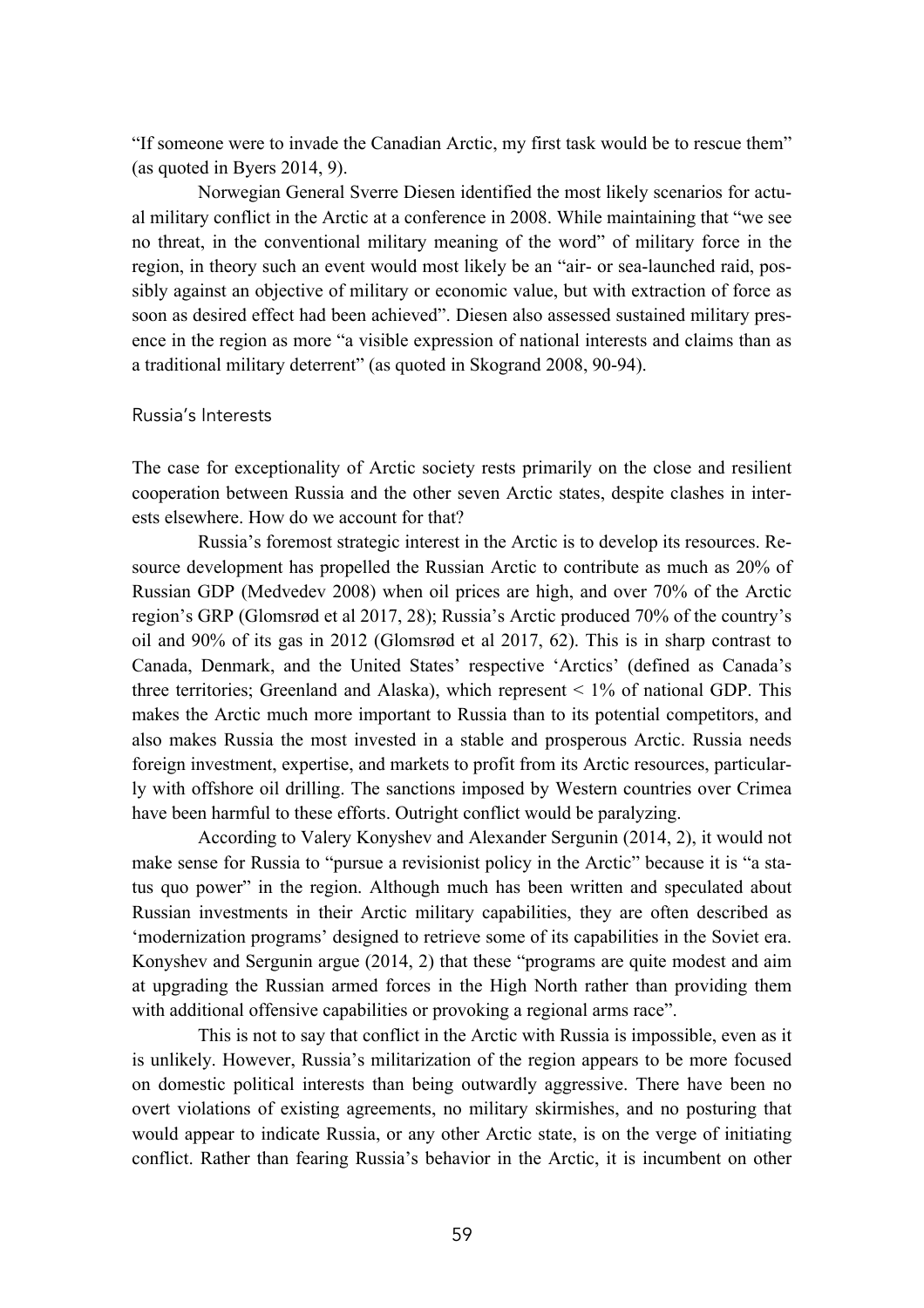Arctic states to engage with Russia and use the Arctic as an avenue for dialogue and cooperation, rather than to engage in arms racing behavior or escalation tactics that would erode the existing diplomatic normative character of Arctic international society.

Great Powers, English School, and Arctic Exceptionalism

Returning to Hedley Bull and the English School (Bull 2002, 200), how can we best understand persistence of peace and stability in Arctic society? The key to understanding how an international society functions, is found, as noted above, in the institutions negotiated by the states involved in a society of states, indicating their normative preferences and structure for a society at a given time in history. By examining the primary institutions of Arctic international society, the exceptional trends of the region become clearer:

- 1. *An Arctic Balance of Power*: Despite the media hype around new military investments in the Arctic, it is generally agreed that they have not fundamentally altered the regional balance power, or as George Soroka describes it, "the other regional states have not yet seen a need to balance against Moscow" (as quoted in Exner-Pirot 2017). Indeed, the United States has let much of its Arctic capabilities diminish, especially in terms of ice-breaking power. While Moscow appears to be investing more heavily, as described above it is not aimed at providing Russia with provoking a regional arms race or establishing Russia as a regional hegemon. Other Arctic states have responded by investing in their own capabilities, but not to the extent that the Arctic balance of power is predicated on balancing against Russian power in the region.
- 2. *Arctic Diplomacy*: Even though there have been difficult moments, all of the Arctic states, including the United States and Russia, have been very deliberate in articulating that the Arctic is a region of cooperation and that this must not change, which has been reinforced by their actions. In spite of economic sanctions, Arctic-specific collaboration including fisheries, shipping, scientific cooperation and SAR, has been ongoing since the annexation of Crimea, and the work of the Arctic Council has not been affected in any explicit way. Much emphasis is placed on 'dialogue' and a regional commitment to multilateralism and cooperation.
- 3. *Emphasis on International Law*: Though the Arctic Council does not discuss military matters, and the ad hoc meetings of the Arctic Chiefs of Staff were suspended after March 2014, confidence building measures such as the establishment and activities of the Arctic Coast Guard Forum have continued. Russia has been actively settling its boundary disputes, and the threat they pose to stability, with its successful delimitation of its Barents Sea maritime boundary with Nor-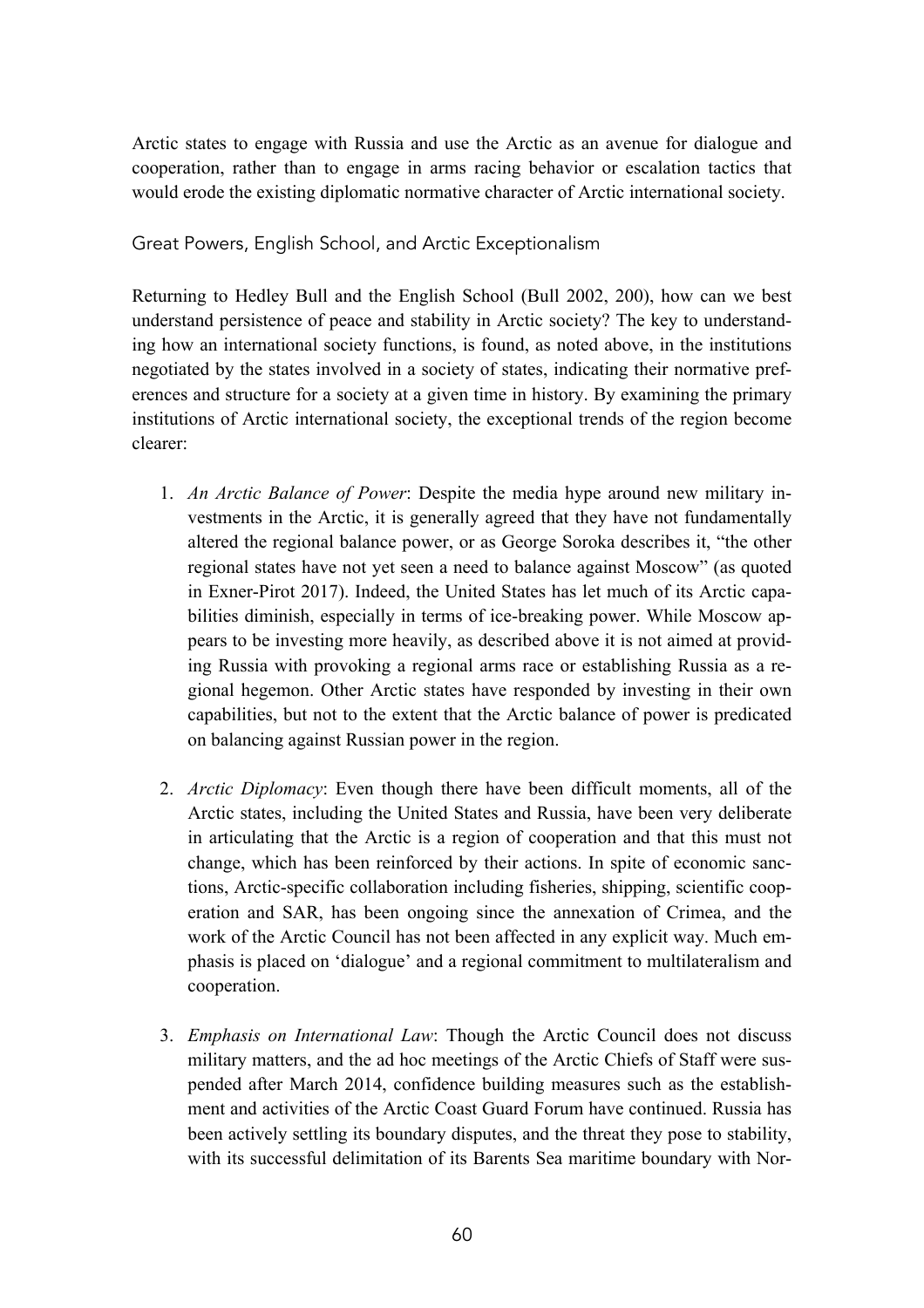way in 2010, and through the orderly delimitation of its extended continental shelf via the Commission on the Limits of the Continental Shelf (CLCS). In fact, Russia has restricted its submission to the CLCS to the shelf largely to the eastern hemisphere, with its claim to the Lomonosov Ridge ending close to the North Pole (Russian Federation 2015). Denmark's submission, by contrast, goes deep in to the Eastern, or Russian, side (Kingdom of Denmark 2014).

- 4. *Role of Arctic States*: States remain the primary actors and decision-makers in Arctic international society, but they have consciously chosen to allow elements of world society to significantly influence decisions and multilateral bodies that are key components of the way the Arctic works. NGOs, Indigenous groups, and civil society are important actors in explaining how decisions in the Arctic are made by states, which has helped to influence the cooperative structure of the Arctic society of states.
- 5. *War*: While it is the case that narratives around Arctic conflict, competition and a 'race' for the region are exaggerated, it is important to note that the Arctic is not immune from states acting to assert or protect their interests, and that ongoing militarization of the region can affect how willing states are to maintain an institutional framework for Arctic international society based on cooperation. War has been used historically by international societies as a means of establishing and protecting order and the balance of power, and as Arctic international society continues to evolve, great power management must have the option as a means of deterring states from disrupting the institutional structure of the region and enforcing the interests of Arctic states.

# Conclusions

Arctic international society has been framed as a unique, or even exceptional, region in that it has exhibited resilience to the clashing of interests that have pervaded Russia's relations with the West elsewhere during the post-Cold War period. For international relations theorists in the realist camp, this state of affairs is seen as highly tenuous, with competition and conflict stemming from unsettled boundaries, large and newly accessible reserves of oil and other resources, strategic location, and the presence of both a superpower in the United States and a revisionist great power in Russia, overdue to impact Arctic relations. This paper has argued that the English School of international relations better explains the current state of affairs in the Arctic, which continues to be marked by cooperation and stability.

The Arctic states have negotiated a rules- and norms- based order that serves all parties' interests well. A regional international society has been founded on environmental protection and marine cooperation, both issues where states seek absolute, not relative gains. It is marked by extensive non-state actor cooperation, particularly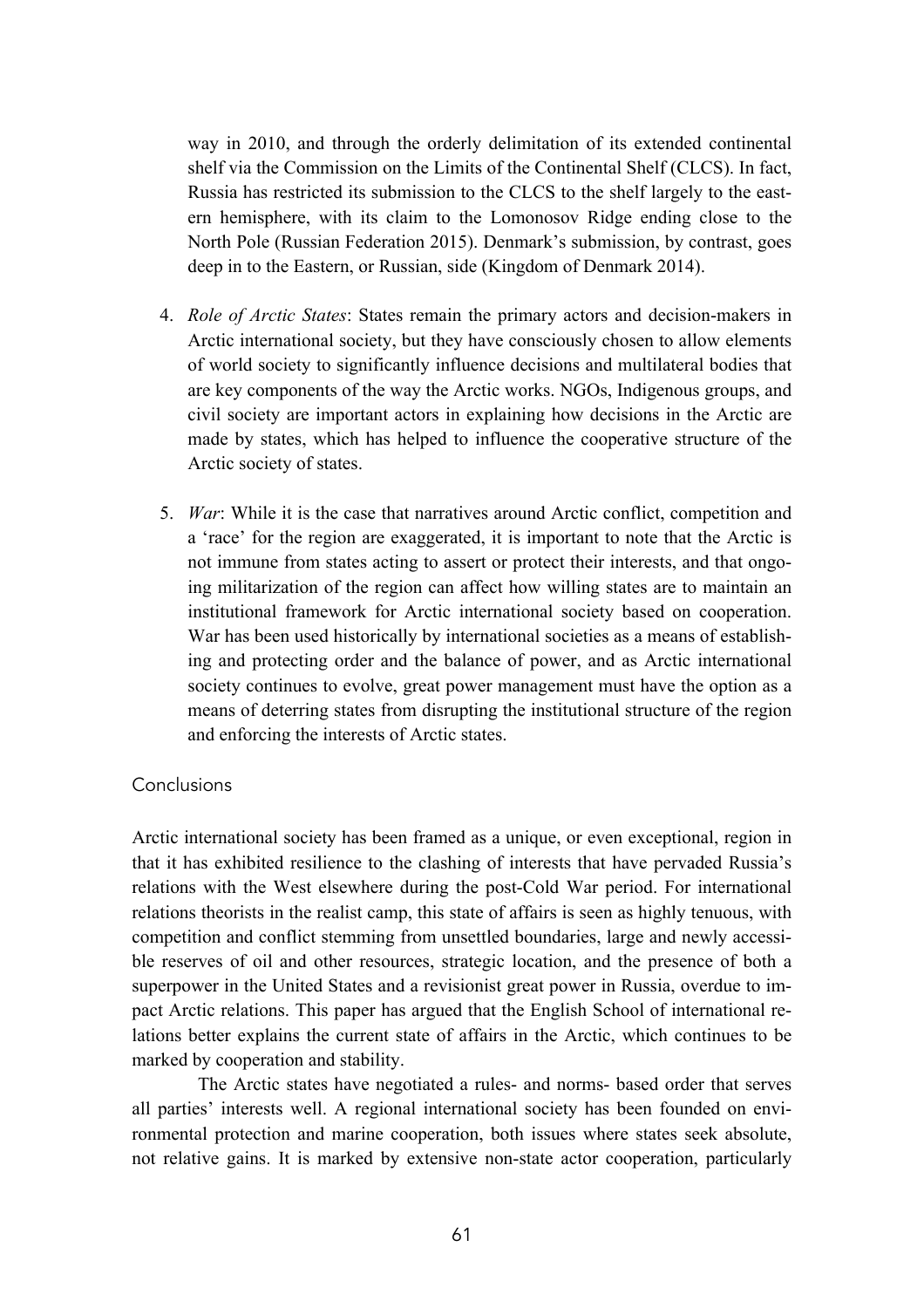amongst Indigenous peoples, scientists, and NGOs, which has served to moderate the impact of fluctuations in state relations elsewhere. Russia in particular, with its economic dependence on hydrocarbon and mineral exports from its Arctic region, is vested in a stable and predictable regional order. There are no obvious strategic goals that could be accomplished through military means in the Arctic.

The establishment over the past thirty years of a robust Arctic international society has not made the region immune to inter-state competition and conflict. It is incumbent upon the Arctic states to continue to be proactive in maintaining and strengthening the values, norms and institutional framework that have made it exceptional in contemporary international relations. But there is a recognition amongst all stakeholders that the nature of regional Arctic relations is worthy of protection; as a model of international society, it is also worthy of emulation.

# Bibliography

- Antrim, C. (2017). Geography and Jurisdiction in the Maritime Arctic. *Geographical Review*, vol. 107(1), pp. 24-47.
- Arctic Council. (2013). Rules of Procedure. Kiruna, Sweden. Available at: https://oaarchive.arctic-council.org/bitstream/handle/11374/940/2015-09- 01 Rules of Procedure website version.pdf?sequence=1&isAllowed=y. [Accessed 21 April 2017].
- Bloom, E. (1999). Establishment of the Arctic Council. *American Journal of International Law*, vol. 93(3), pp. 712-722.
- Bull, H. (2002 [1977]). *The Anarchical Society: A Study of Order in World Politics*. 3rd ed. New York: Columbia University Press.
- Byers, M. (2014). Does Canada Need Submarines?. *Canadian Military Journal*, vol. 14(3), pp. 7-14.
- English, J. (2013). *Ice and Water*. Toronto: Penguin Books.
- Exner-Pirot, H. (2017). Interview with George Soroka: Russia's Reimagined Arctic. *World Policy.* Available at:

http://www.worldpolicy.org/blog/2017/03/15/russia%E2%80%99s-reimaginedarctic. [Accessed 22 April 2017].

- Fawcett, L. and Hurrell, A. (eds.). (1996). *Regionalism in World Politics: Regional Organization and International Order*. Oxford: Oxford University Press.
- Glomsrød, S., Duhaime, G. and Aslaksen, I. (eds.). (2017). The Economy of the North 2015. Statistics Norway, Oslo. Available at: https://www.ssb.no/en/natur-ogmiljo/artikler-og-publikasjoner/ attachment/299576? ts=15aea97d740. [Accessed 21 April 2017].
- Gorbachev, M. (1987). Speech in Murmansk at the Ceremonial Meeting on the Occasion of the Presentation of the Order of Lenin and the Gold Star to the City of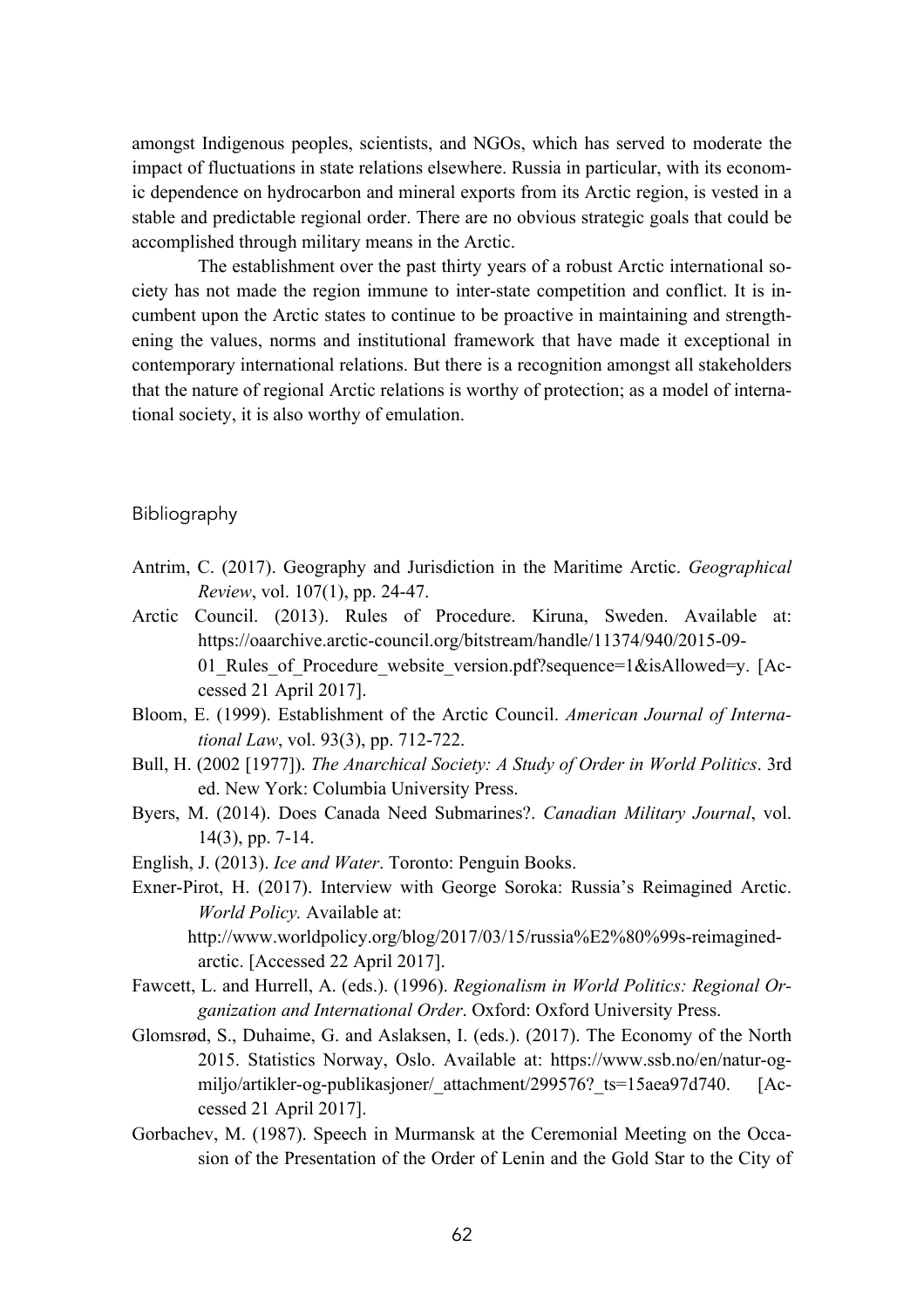Murmansk (transcript). Available at: https://www.barentsinfo.fi/docs/Gorbachev\_speech.pdf. [Accessed 19 December 2016].

- Heininen, L. (2012). State of the Arctic strategies and policies–a summary. *Arctic Yearbook*, 2012, pp. 2-47.
- Huebert, R. (1998). New directions in circumpolar cooperation: Canada, the arctic environmental protection strategy, and the Arctic Council. *Canadian Foreign Policy Journal*, vol. 5(2), pp. 37-57.
- Ilulissat Declaration. (2008). Available at: http://www.oceanlaw.org/downloads/arctic/Ilulissat\_Declaration.pdf [Accessed 18 December 2016].
- Jackson, R. (2000). *The Global Covenant: Human Conduct in a World of States*. Oxford: Oxford University Press.
- Keskitalo, E.C.H. (2004). *Negotiating the Arctic: The Construction of an International Region*. New York: Routledge.
- Kingdom of Denmark. (2014). The Northern Continental Shelf of Greenland: Partial Submission to CLCS. Available at: http://www.un.org/depts/los/clcs\_new/submissions\_files/dnk76\_14/dnk2014\_e\_ s.pdf. [Accessed 22 April 2017].
- Kingdom of Denmark, Canada, Norway, Russian Federation and United States of America. (2007). The Illulissat Declaration. Available at: http://www.arcticgovernance.org/the-illulissat-declaration.4872424.html. [Accessed 29 August 2017].
- Konyshev, V. and Sergunin, A. (2014). Is Russia a Revisionist Military power in the Arctic?. *Defense and Security Analysis*, vol. 30(4), pp. 323-335.
- Medvedev, D. as quoted in RT. (2008). Russia defines its slice of Arctic. Available at: https://www.rt.com/news/russia-defines-its-slice-of-arctic/ [Accessed 21 April 2017].
- Nilsen, T. (2017). New diplomatic smiles for Arctic Cooperation. *The Barents Observer*. Available at: https://thebarentsobserver.com/en/arctic/2017/03/newdiplomatic-smiles-arctic-cooperation [accessed 20 April 2017].
- Quinn, E. (2015). Iceland Blasts Arctic Five for Exclusion from Fishing Agreement. *Eye on the Arctic.* Available at: http://www.rcinet.ca/eye-on-thearctic/2015/07/30/iceland-blasts-arctic-five-for-exclusion-from-fishingagreement/ [Accessed 16 December 2016].
- Russian Federation. (2015). Partial Revised Submission of the Russian Federation In respect of the Continental Shelf. Available at: http://www.un.org/depts/los/clcs\_new/submissions\_files/rus01\_rev15/2015\_08 \_03\_Exec\_Summary\_English.pdf [Accessed 22 April 2017].
- Skogrand, K. (2008). Emerging from the Frost: Security in the 21st Century Arctic. Oslo Files on Defence and Security, Norwegian Institute for Defence Studies, Oslo.